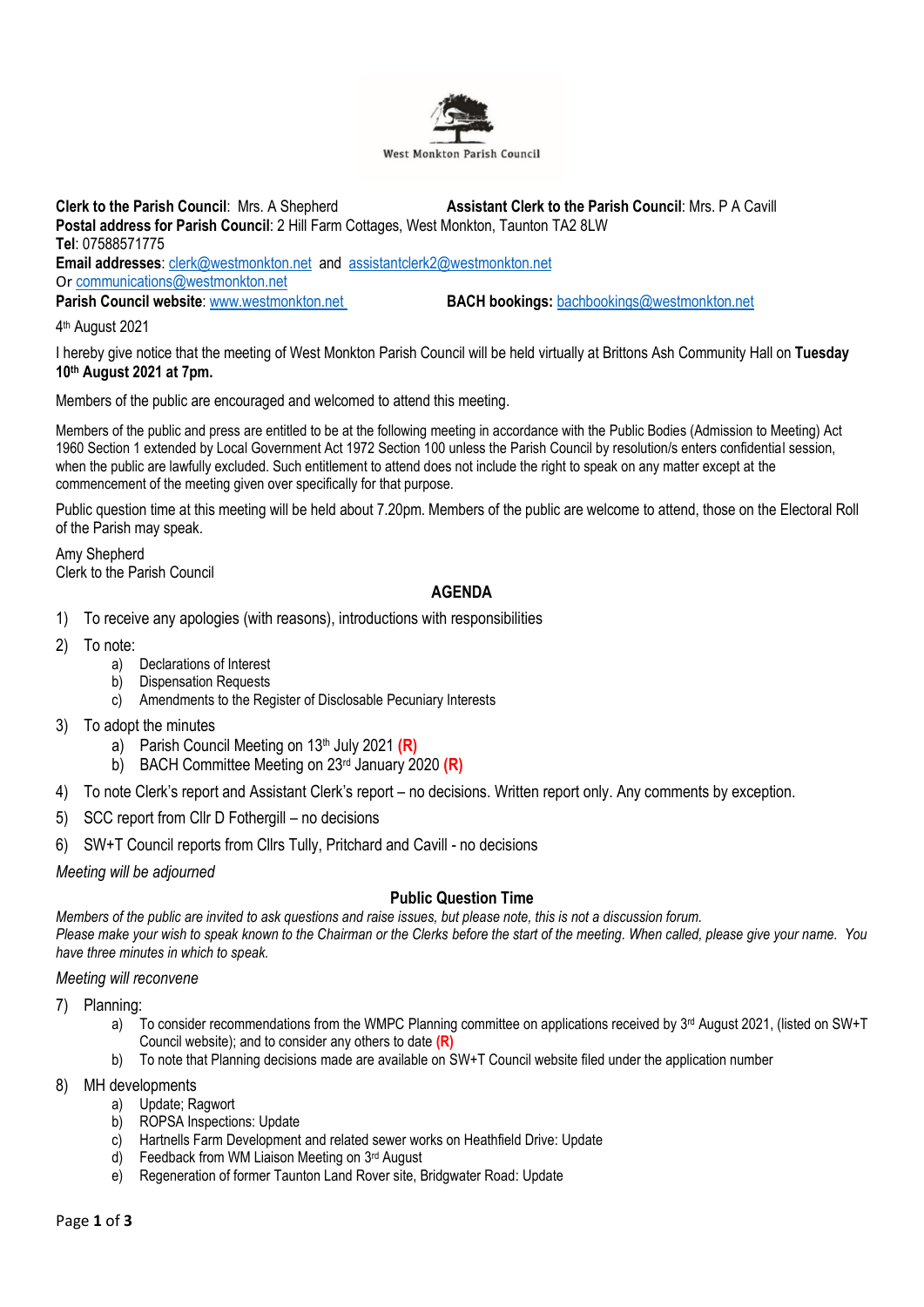## 9) Community Development Projects

- a) Sports pitches: Update
- b) Small Improvement Scheme Project: Update
- c) CIL Projects:
	- Footpaths / Renewing gates and stiles: Update Tacchi Morris Grant Application: Update Aginhills Footpath Diversion: Update Speed Indicator Device: Consider purchase

## 10) Community

- a) Update; Cllr Elliston
- b) Community Website: Update
- c) Funding opportunities Expression of Interest **(R)**
- 11) Environmental
	- a) Climate Action Programme for the Parish update
	- b) Co-op noticeboard update
	- c) Defibrillator update
	- d) Land next to Old West Monkton Primary School update
	- e) Picnic benches update
- 12) Local Government Re-Organisation update
- 13) Reports, including recent developments, matters to consider and decisions to be made:
	- a) Bathpool Flood Warden: Mr Kevin Perry
	- b) NP Delivery Group Chairman: Mr K Tutill / Assistant Clerk; Update.
	- c) Councillors with roles of responsibility (not all Councillors will have a report to make) Footpaths: Cllr Gage. BACH: Cllr Gage. Allotments: Cllr Haskins (Clerk) Highways: Cllr Besley Water Resilience: Cllrs Cavill and Hall Safe Routes to School: Cllr Tully Public Open Spaces, Recreation and Children's Play Areas: Cllr Hope Community Liaison/Transportation: Cllr Elliston;
	- d) Communications Report: Update Clerk. Facebook communications.
	- e) GDPR Nothing to report.
	- f) WMPC Chairman: Cllr Haskins.

Representatives on outside bodies/Response to Consultations:

- g) West Monkton Village Hall Management Committee; Cllr Tully to report
- h) The Spital Trust: Cllr Ellis to report.
- i) Any other events at which WMPC was represented
- j) Consultation responses to be developed / approved for submission Somerset Bus Back Better
- 14) Assets
	- a) Asset Register Up to date
- 15) Finance
	- a) BACH Finance to 31st July 2021
	- b) Financial Regulations amendment **(R)**
	- c) Quotes **(R)**
	- d) To receive receipts and payments, approve payments **(R)**
	- e) To note bank reconciliation and budget check
	- f) Bank accounts
- 16) Other matters for report only items for discussion no decision
	- a) Items for next meeting agenda by Monday  $6<sup>th</sup>$  September 2021

# **Confidential Session:**

- 17) Country Park- Update. Safer route to school. Lease / Legal Costs. Resolutions may be required **(R)**
- 18) Dates of forthcoming meetings:

**Parish Council: Second Tuesday** in the month 2021: 14<sup>th</sup> Sep, 12<sup>th</sup> Oct, 9<sup>th</sup> Nov, 14<sup>th</sup> Dec **Planning Committee**